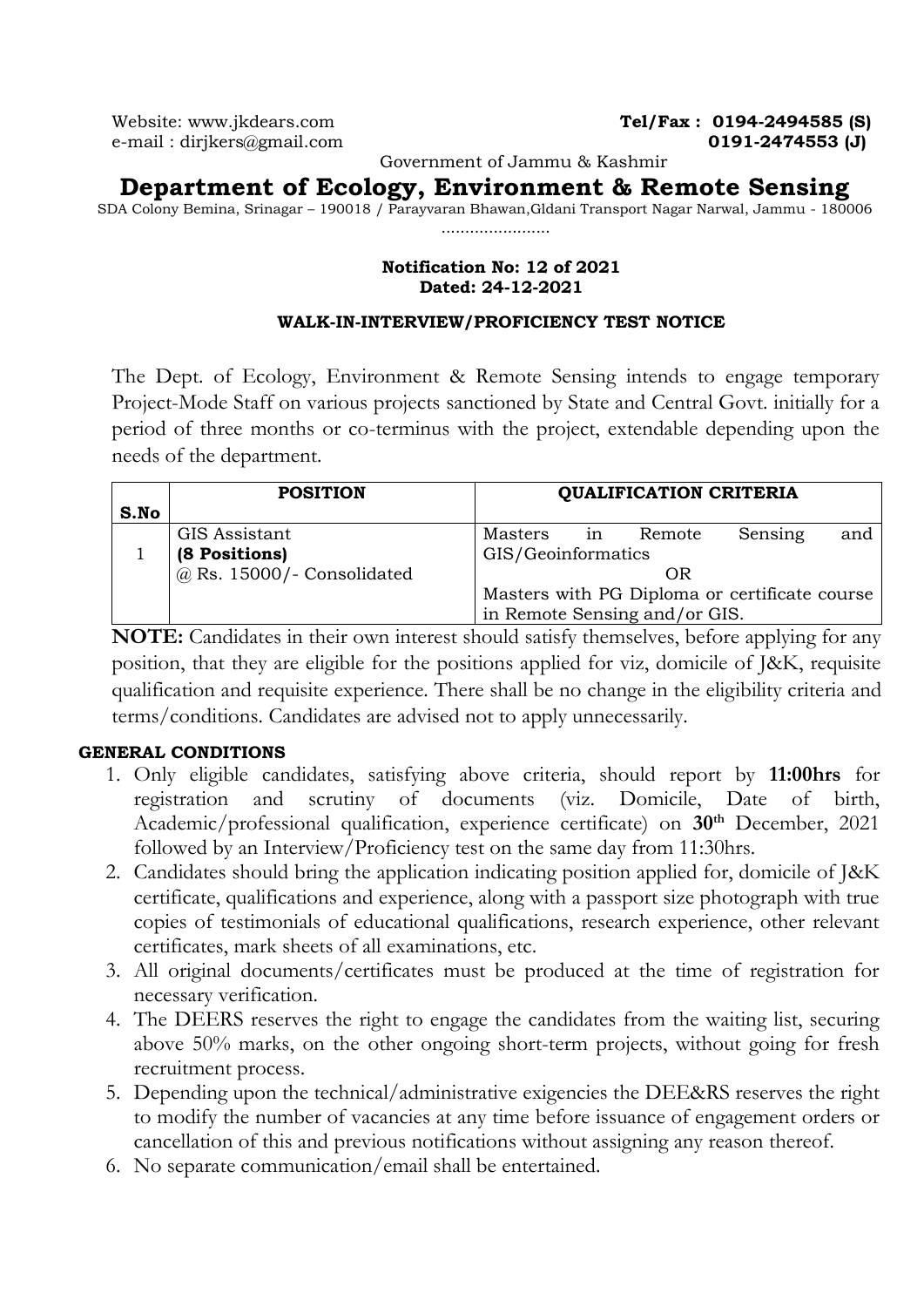- 7. The interview facilities shall be in place both at the office complex of Department of Ecology, Environment & Remote Sensing, Paryawaran Bhawan, Transport Nagar, Gladni, Jammu-180006 and SDA Colony Bemina, Srinagar – 190018.
- 8. No TA/DA will be paid for attending the interview.
- 9. The detailed terms & conditions, application form can be downloaded from the departmental website **[www.jkdears.com](http://www.jkdears.com/)**
- 10.Candidates in their own interest are requested to frequently check the departmental website for updates.
- 11.In all matters relating to interpretation of terms and condition(s) of the earlier and this Notification, the decision of Director, DEE&RS shall be final and binding.

# **SPECIFIC TERMS AND CONDITIONS:**

- 1. The appointment shall be purely on temporary project-mode basis for the period as specified in the engagement order and subject to the funding from the sponsoring agency.
- 2. The performance of temporary project-mode staff shall be monitored monthly by the Principal Investigator, if the performance of the engagee is not found up to the mark, his/her engagement shall be terminated without any further notice.
- 3. Experience certificate of only Government Departments and Universities shall be considered. Candidates with experience from Private Organization having worked for government projects, should get the experience certificate countersigned/stamped from the concerned Government Department for which the Project was undertaken. The experience certificate should clearly depict the work assignments performed. The experience claimed shall have to be supported by certificates issued by the concerned employer stating clearly the number of months of experiences in the relevant field.
- 4. The engagee shall submit himself/herself to the orders of the Government and the Principal Investigator and authorities under whom he/she may be placed from time to time by the Government.
- 5. The Government will pay the engagee consolidated emoluments as per the appointment order and as per increment given by the sponsoring agency from time to time, as long as he/she remain in the service and performs the duties.
- 6. The engagee shall be entitled to casual leave of 15 days in one year (four days in case appointment is for three months) or as per government instructions issued from time to time.
- 7. The appointment shall not confer any right to regularization and the engagee has to submit an affidavit to this effect, duly attested by the First-Class Magistrate.
- 8. If the engagee appointee at any time wilfully neglects or refuses to perform his/her duties, the appointing authority shall immediately terminate his/her contractual appointment without any notice and he/she shall not be entitled to any salary for such period.
- 9. The selectee shall have to work at the office complex at Bemina, Srinagar (Summer) and/or at Jammu (Winter) as per the convenience of the project management. However, he or she may be required to travel throughout the UT for conducting fieldwork.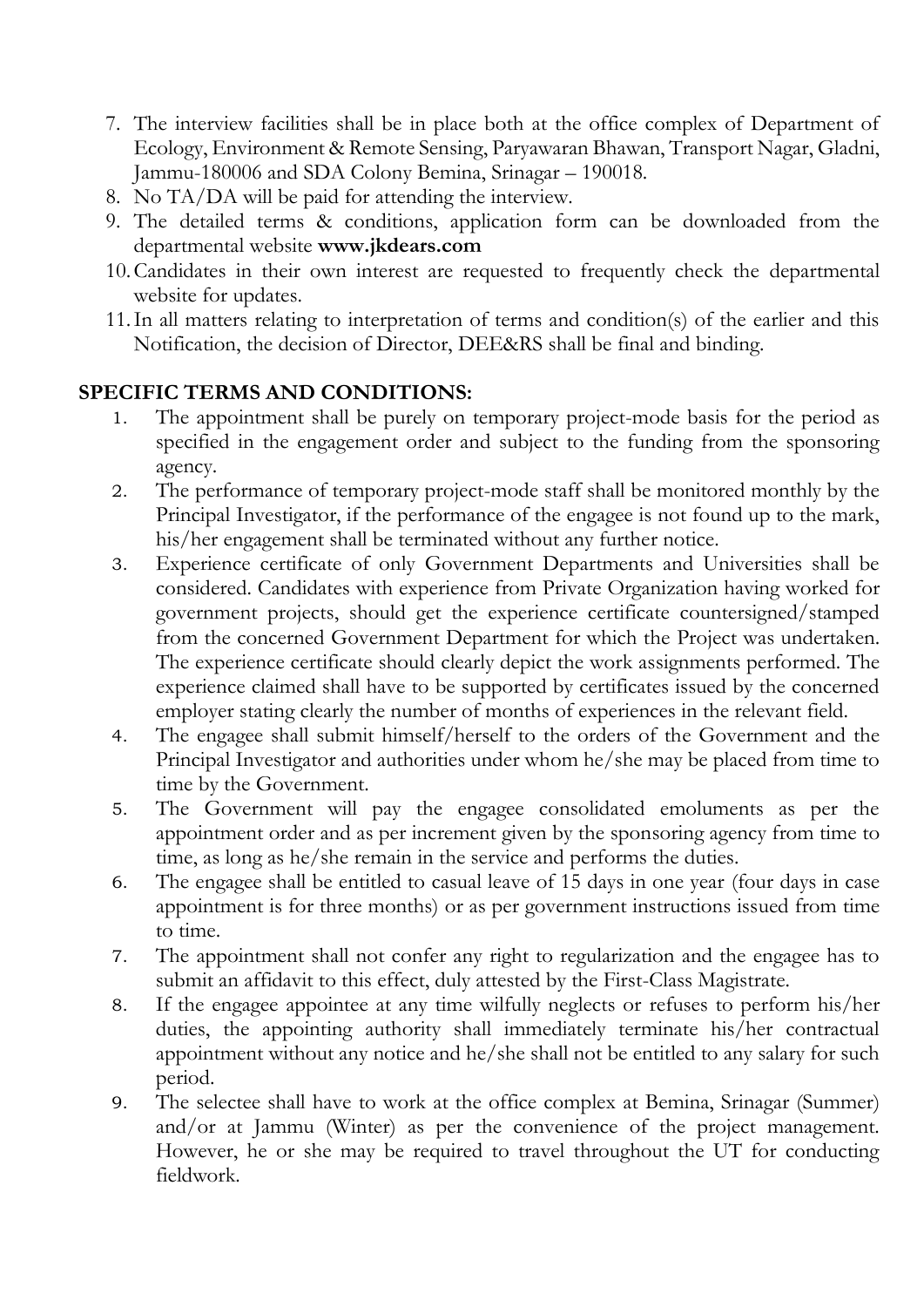- 10. The job requires extensive travelling and working under arduous field conditions in high altitude areas of Jammu and Kashmir.
- 11. The engagee shall not claim any TA/DA for fieldwork. The department shall arrange the transport/boarding and lodging facility during1 such work/surveys. In case Government boarding/lodging is not made available to the engage during such tours, then a lump sum amount of Rs.  $500/=\text{per day}$  for boarding/lodging shall be paid to them for undertaking their own arrangements. The GT Vehicle/Private Taxi (Govt approved rates) shall be provided by the department. In case the field visit is within 50 Kms and does not involve any night stay, then the lump sum amount of Rs.  $150/$ = shall be reimbursed per day as to and fro convenience charges. All such tours should be duly certified by the concerned Principal Investigator/Co-investigator of the Project for reimbursement.
- 12. If, the engage requires to travel outside the UT or to Jammu in case his/her headquarter is at Srinagar or to Srinagar in case his/her headquarter is at Jammu for attending Project related trainings, Workshops, or any other official work, he/she shall be paid shared taxi (govt. approved rates) and AC 2-tier train fare and a lumpsum amount of Rs. 800/per day shall be reimbursed towards lodging, boarding and local transportation. However, in case, these facilities are provided by the sponsoring agency or the department itself, then same shall not be reimbursed.
- 13. In case, an application succeeds in getting selected by supplying false/concocted information or any unfair means, his appointment shall be liable to be cancelled by the Principal Investigator of the Project at any time and all dues paid to him would be recovered.
- 14. In all matters relating to the interpretation of terms and condition(s) of the earlier and this Notification, the decision of Director, DEE&RS shall be final and binding.

No:DEERS-Estt/60/2021-01-DEERS/I/7511/2021 Dated: 24 -12-2021 Copy to:

**Sd/ (Dr. Neelu Gera)**  PCCF/Director EE&RS

- 1. The Joint Director, Information Department, J&K, Jammu/Srinagar with request to give wide circulation in the local print media at Jammu and Srinagar on urgent basis.
- 2. Jr. Scientist (Hq), DEE&RS, Srinagar. for information and necessary action.
- 3. Website

 $TQQQQQ2$ Staff Officer to PCCF/Director Ecology, Environment & Remote Sensing

J&K, Srinagar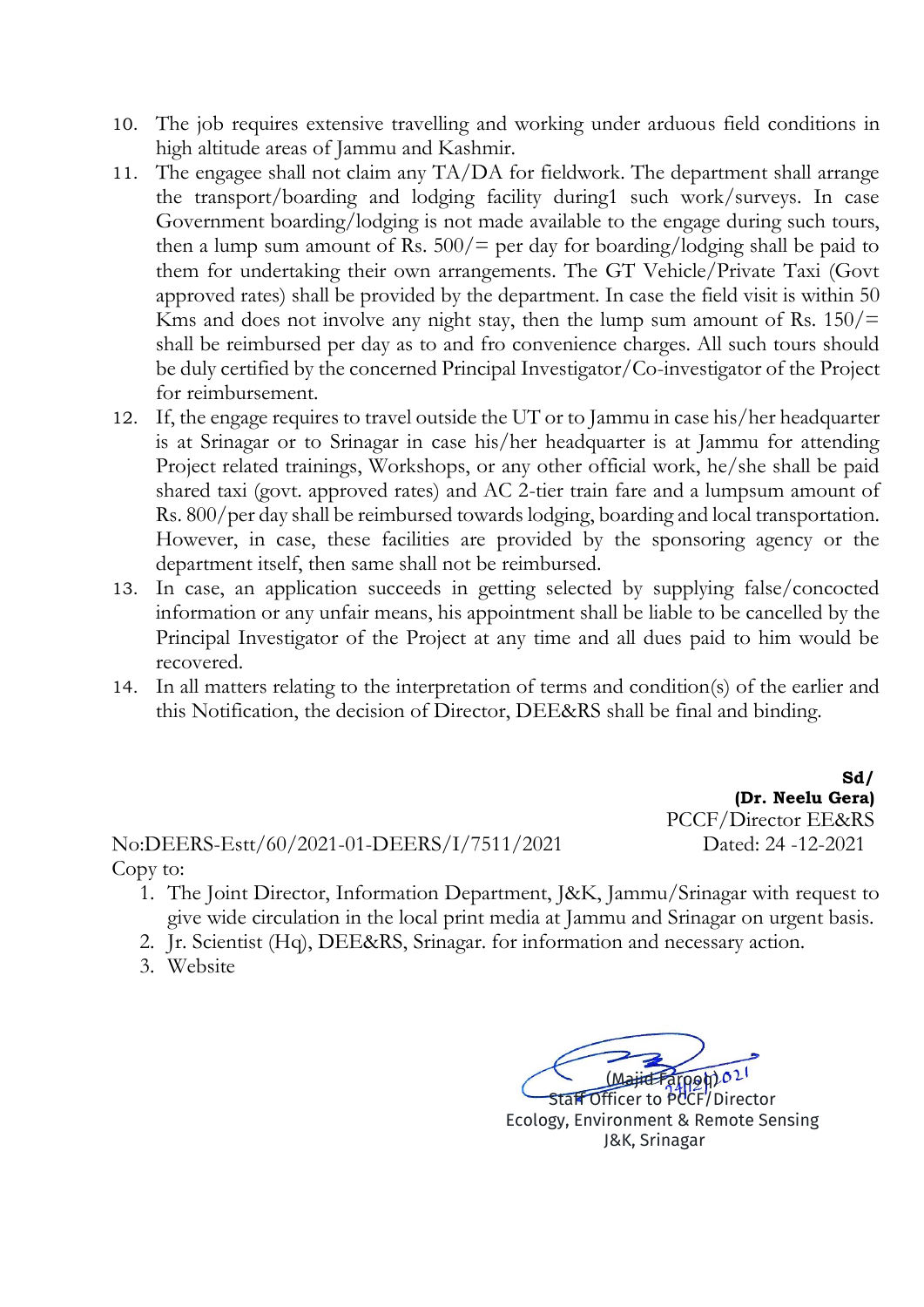#### ANNEXURE-A

#### Application Form for GIS/RS Professional under various projects

|--|--|--|

2. Notification No………………………………………Dated…………………………………….……

3. Full Name of the candidate (in Block Letters):

|    |           |  |  |  |  |  |  |  |  |  |  |  |  |  |  |  |  | Space for<br>Passport size<br>photograph |
|----|-----------|--|--|--|--|--|--|--|--|--|--|--|--|--|--|--|--|------------------------------------------|
| 4. | Parentage |  |  |  |  |  |  |  |  |  |  |  |  |  |  |  |  |                                          |
|    |           |  |  |  |  |  |  |  |  |  |  |  |  |  |  |  |  |                                          |

- 5. Permanent Address…………………………………………………….…………………………………….…………………………. Tehsil……………………………..……...District………………….………………..Pin………………………..……………………… 6. Correspondence Address……………………………………………………….………………………………………………........ Tehsil………………………….…..……...District………………….………………..Pin……………………………………………… 7. Date of Birth Day…………...........Month…………..............Year.............................
- 8. Email: \_\_\_\_\_\_\_\_\_\_\_\_\_\_\_\_\_\_\_\_\_\_\_\_\_\_\_\_\_\_\_\_\_\_\_\_\_\_\_\_\_Mobile:\_\_\_\_\_\_\_\_\_\_\_\_\_\_\_\_\_\_\_\_\_\_\_\_\_\_

(Please specify your correct/working email and mobile number, in absence of this information the application is liable to be rejected)

9. Educational/professional qualifications. (Attach Certificate)

| Session | Examination | University/Institute | Subjects<br>Offered | Result/award | %age of<br>marks |
|---------|-------------|----------------------|---------------------|--------------|------------------|
|         |             |                      |                     |              |                  |
|         |             |                      |                     |              |                  |
|         |             |                      |                     |              |                  |
|         |             |                      |                     |              |                  |
|         |             |                      |                     |              |                  |
|         |             |                      |                     |              |                  |